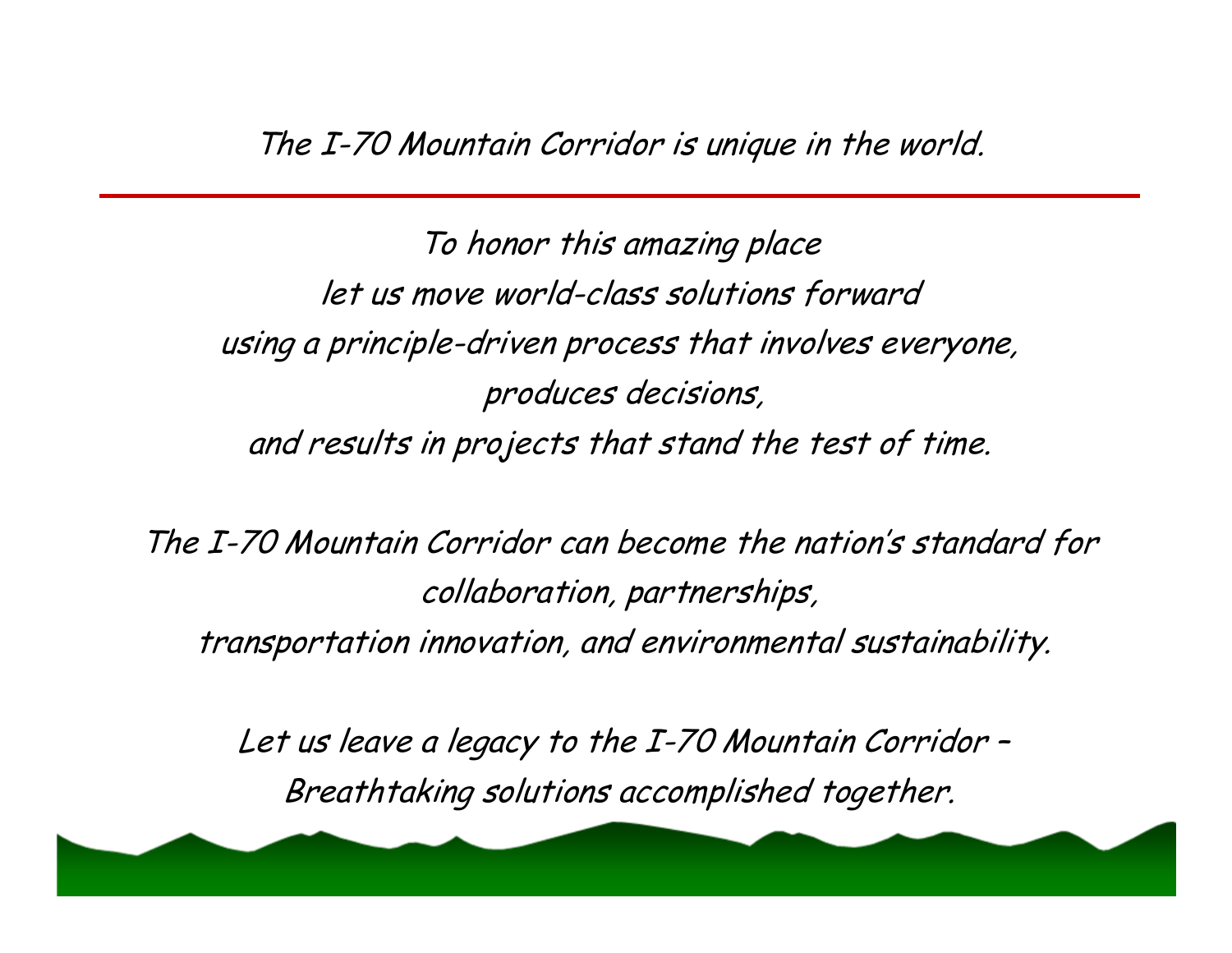## I-70 Context Sensitive Solutions Open House

**November 2007**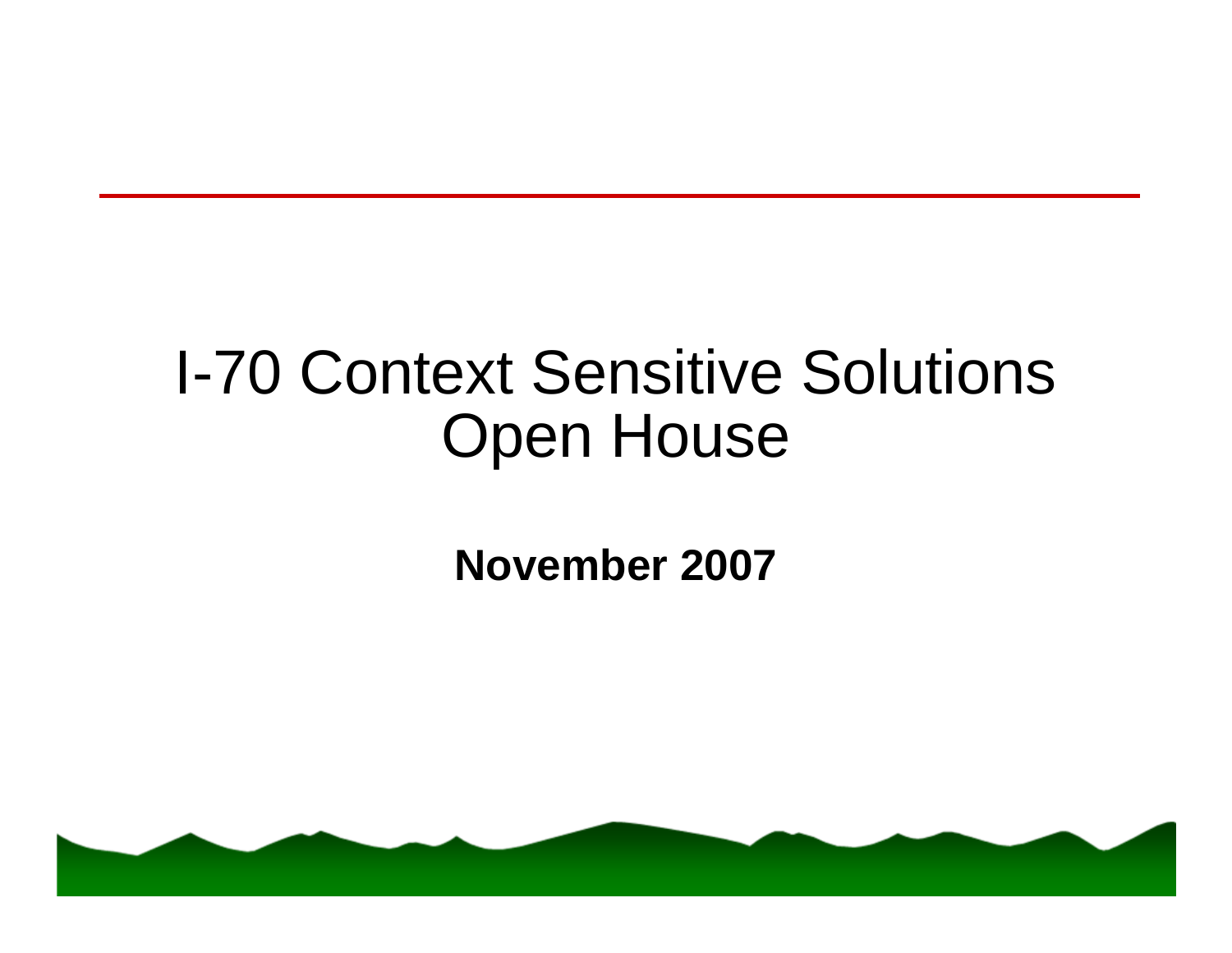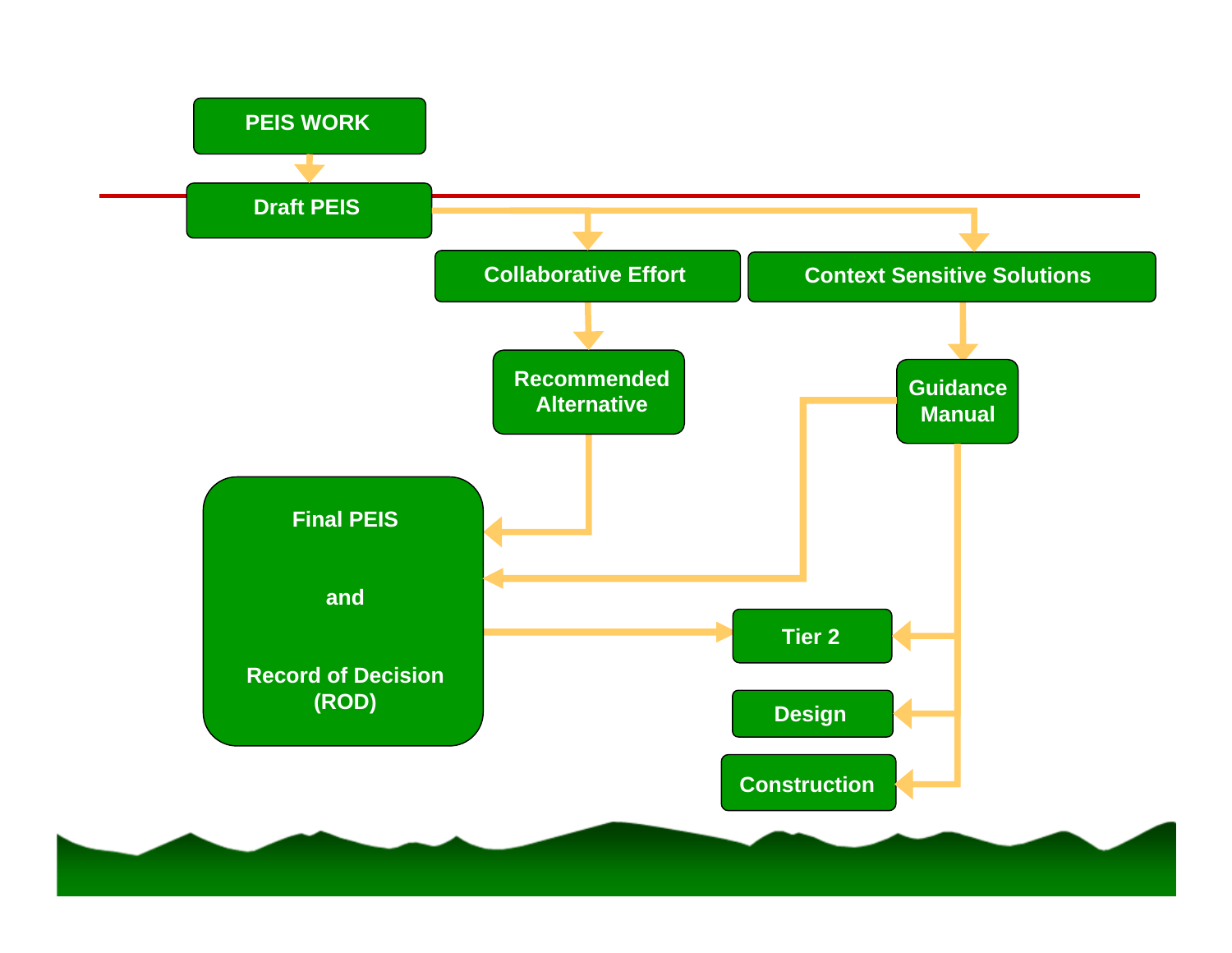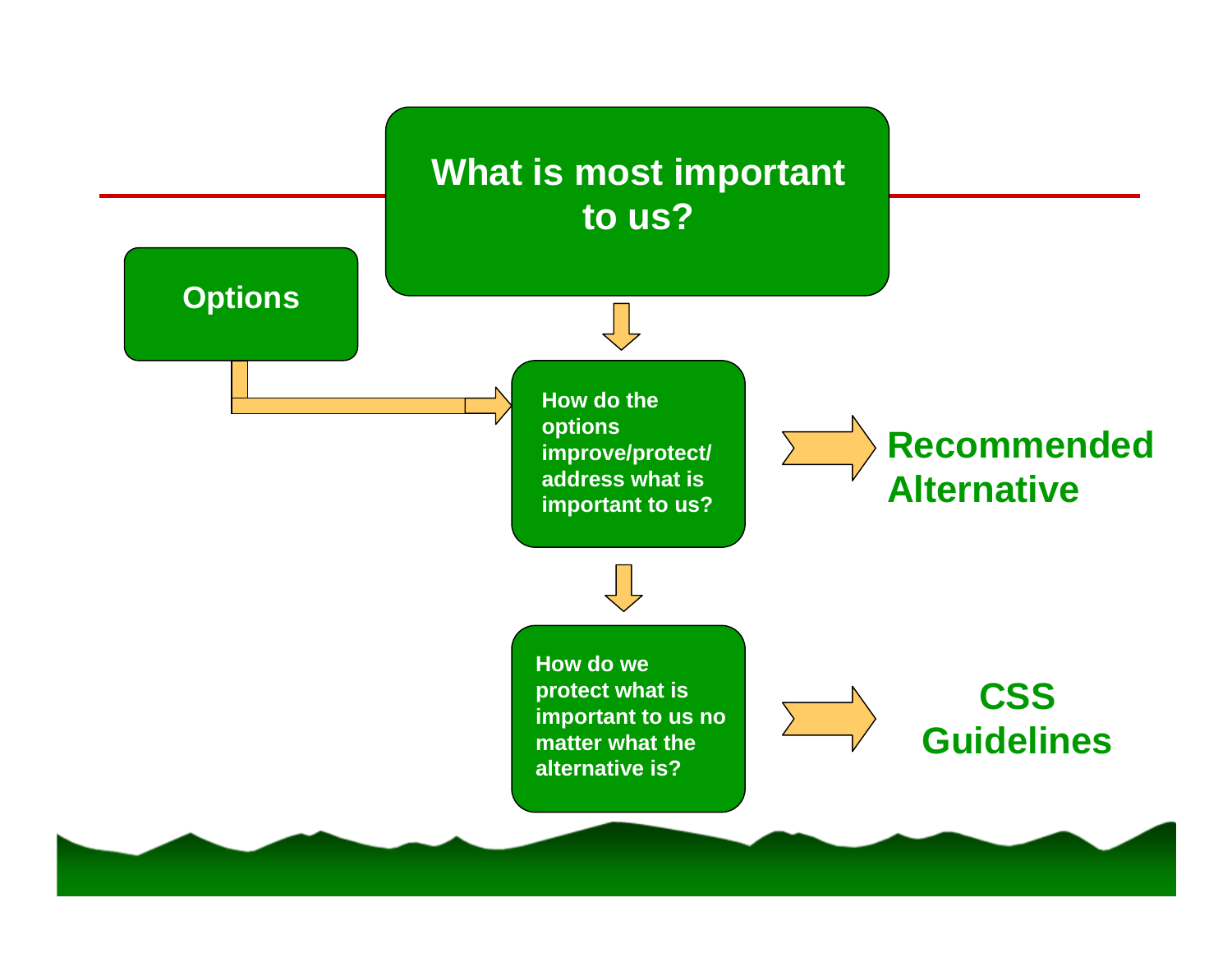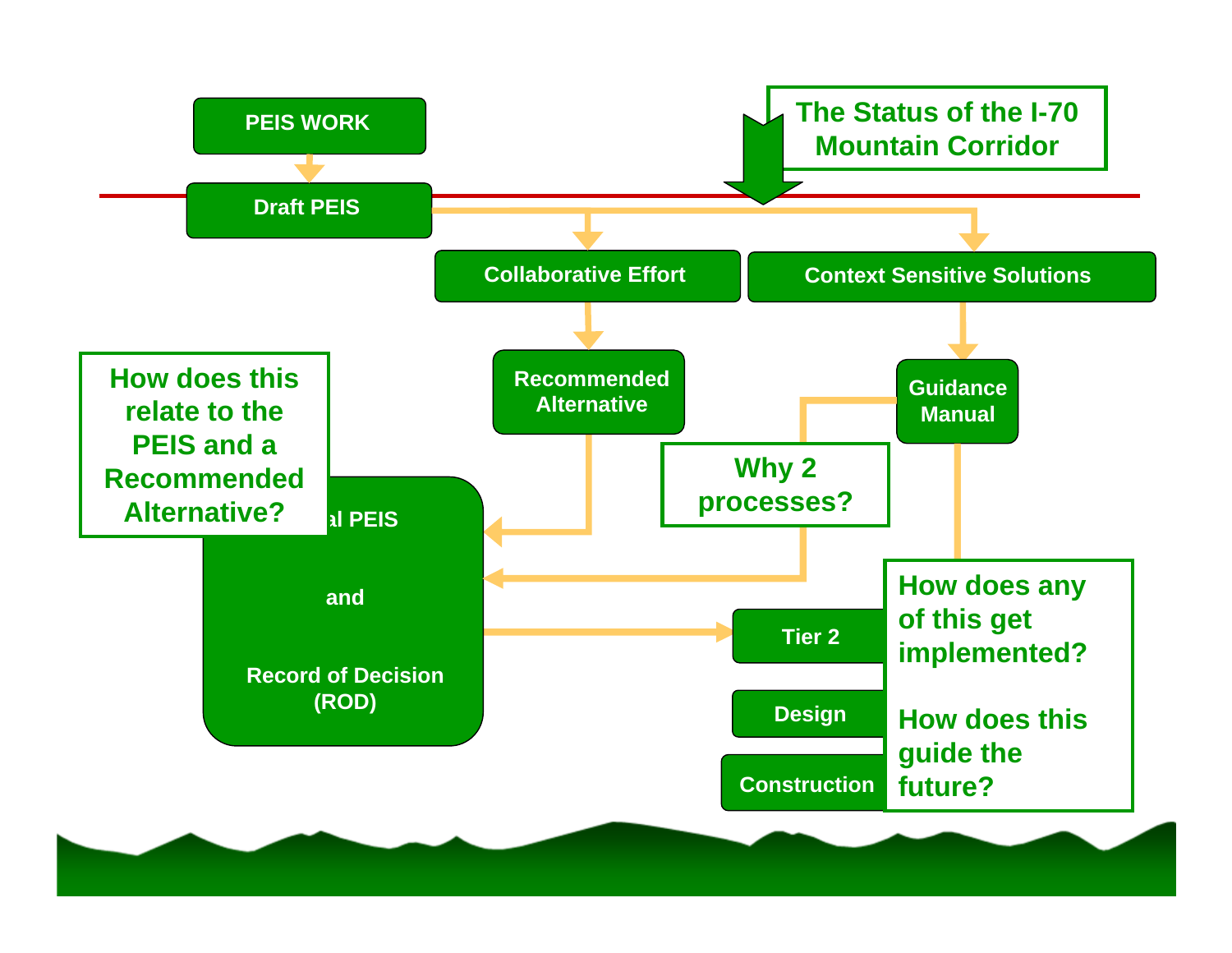